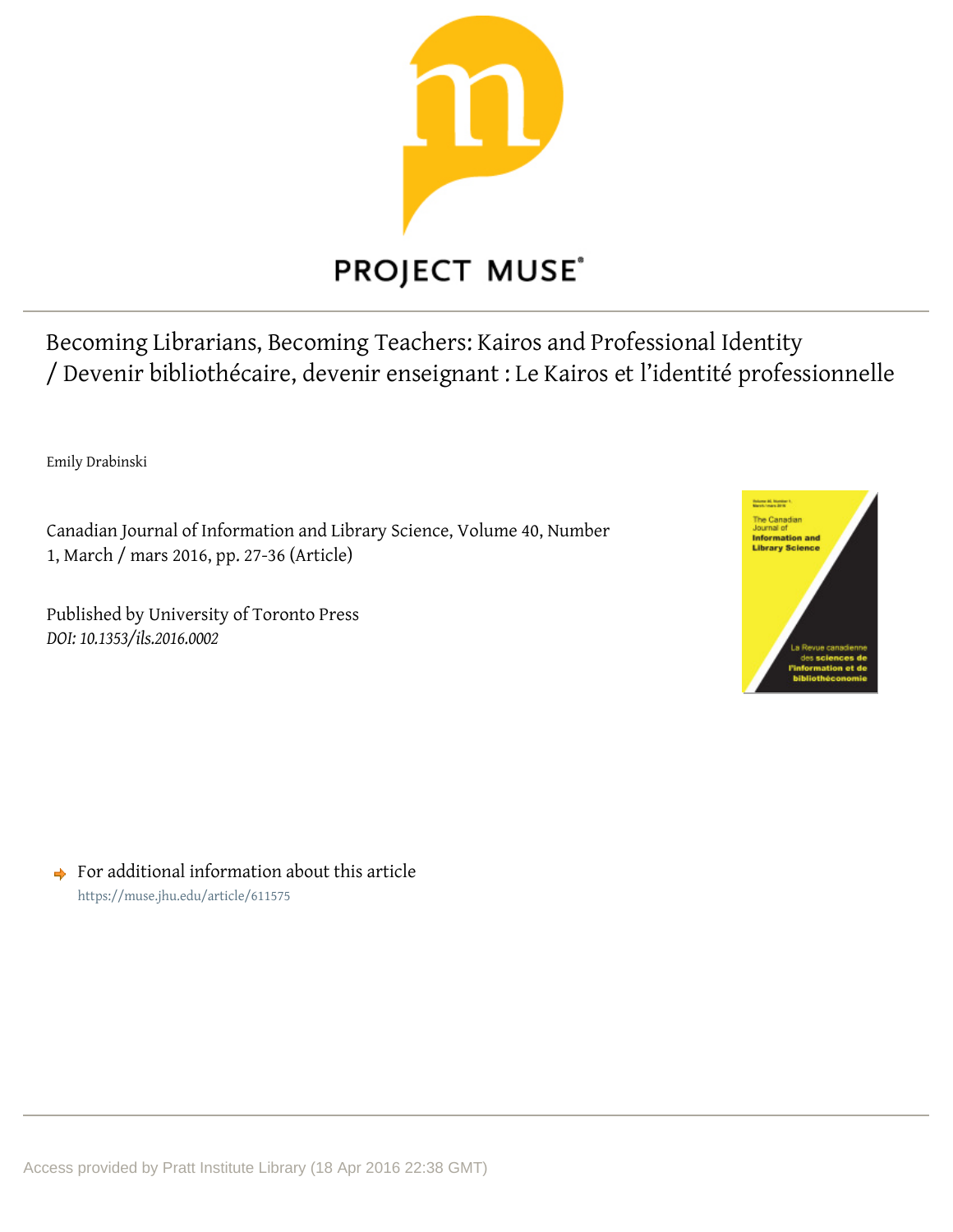# Becoming Librarians, Becoming Teachers: Kairos and Professional Identity

Devenir bibliothécaire. devenir enseignant : Le Kairos et l'identité professionnelle

Emily Drabinski Long Island University, Brooklyn <Emily.Drabinski@liu.edu>

Best Practitioner Paper Award Winner of CAIS/ACSI 2015 / Gagnant du prix de la meilleure communication présentée par un professionnel à ACSI/ CAIS 2015.

Abstract: Using *kairos* as an analytic lens, this article examines debates around the professional role of librarians as teachers as an example of professionalizing discourse. Rather than inexorably leading librarians toward the best way to understand and teach information literacy, kairos surfaces the discourse as being productive instead of the profession itself.

Keywords: Kairos, information literacy, library instruction, professionalism, time

Résumé : Cette étude s'appuie sur la notion de kairos comme outil d'analyse pour examiner le débat autour du rôle professionnel des bibliothécaires en tant qu'enseignants, comme exemples de discours de professionnalisation. Plutôt que mener les bibliothécaires inexorablement à la meilleure façon de comprendre et d'enseigner la compétence informationnelle, le kairos émerge du discours comme productif en lieu et place de la profession elle-même.

Mots-clés : kairos, compétence informationnelle, instruction en bibliothéconomie, professionnalisme, temps

# Introduction

How does time function to order professional behaviour? As librarians perform the work of the everyday—changing toner cartridges, cataloguing and classifying materials, answering questions at any of the iterations of the reference desk they also produce what will become their past and create pathways toward uncertain futures. Punctuating the labour of the present are moments in professional discourse that stop time, occasioning reflection about how we have always done it and how we should do it next. This article attempts to take seriously these moments of fixed time, asking how to understand them as kairotic products of the labour of everyday professional life, productive of both the stories the profession shares about its past and the futures it imagines for itself.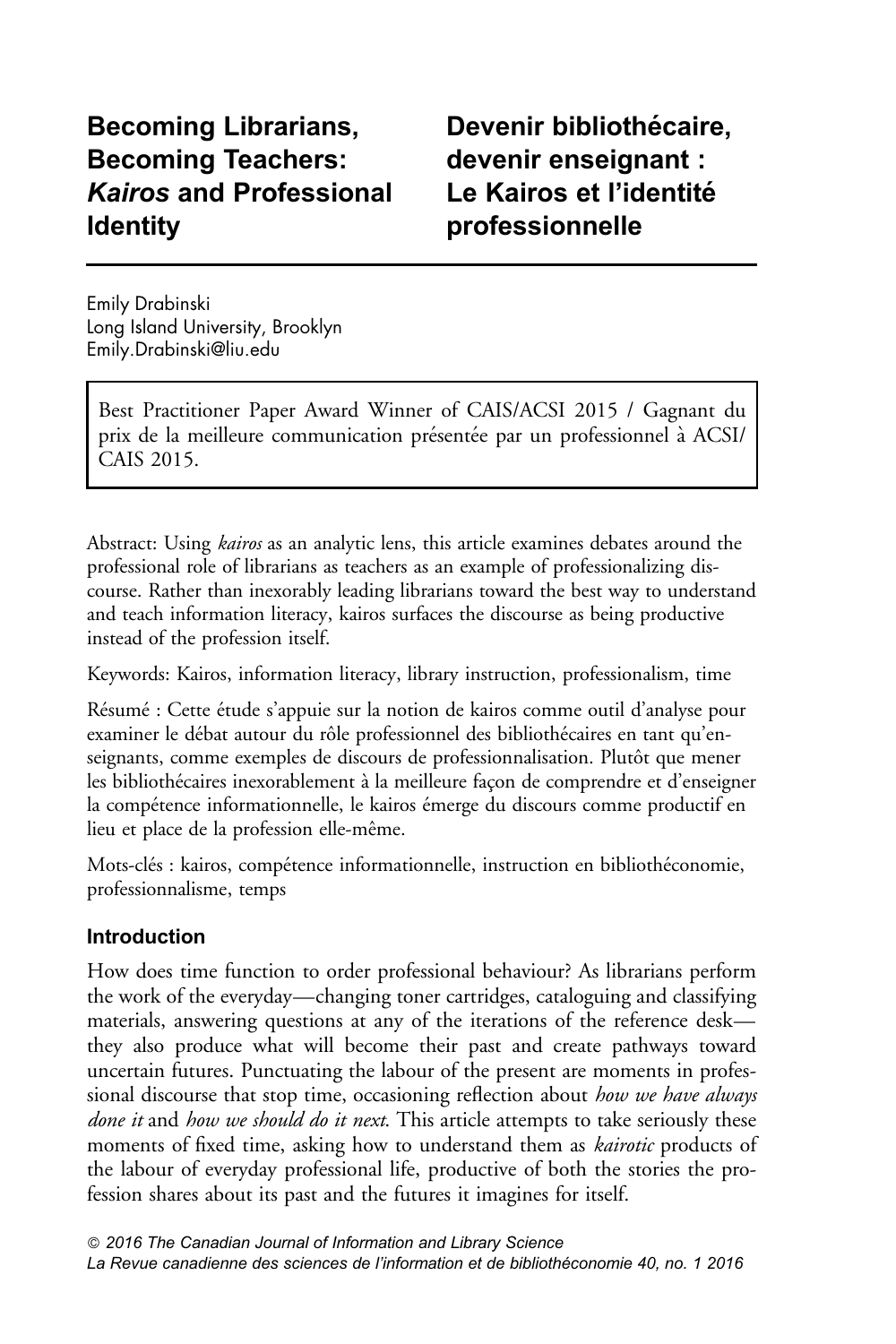Writing about time is itself an arrest of time, a fixing in place of ideas that shift and change through the discourse of which this writing—this particular sentence—is a part. In some ways, this is the only mechanism by which we can begin to analyze the present moment, to name it as such by writing it down. Writing about the present almost inevitably casts it as exceptional, as if only as an exception is the moment worthy of analysis and action. To access the immediacy of time, the present must be cast as being different from all other times, notable, distinct, and requiring response.

The present is also inextricable from an impending and urgent future, inasmuch as the present is always already what just happened. The present is over as it begins. Indeed, the present matters largely because of its imbrication with the future. A 1986 Library Trends issue on the present state of the profession opened with the editor's assertion that the present mattered ''because of the urgent and important need for us to understand and to change'' ([Patterson](#page-10-0) [1986](#page-10-0), 139). The future is what occasions the present as a necessary category of analysis. Such a casting of the present as only a function of the future permeates the library profession. When the American Library Association (ALA) was founded in 1876, it framed itself as being necessary in response to a present suffused by the rapid growth of libraries ''in unexampled ratio'' ([US Bureau of](#page-10-0) [Education 1876](#page-10-0), xii). Fast forward to 2013, and the ALA founded the Center for the Future of Libraries, a present-tense act that is critical because ''libraries of all types, and the communities they serve, are undergoing transformational changes'' ([American Library Association 2013](#page-9-0); emphasis added). For librarianship, the present is always exceptional and always requires exceptional attention to take action for the coming future.

The connection of time to action is called *kairos*. A concept from the ancient Greeks, kairos allows us to understand how time and action interact to produce things that appear timeless: truth, the self, and other aspects of life that seem natural and eternal. This article deploys this concept of time to analyze contemporary discussions among professional teaching librarians about what constitutes their professional work. These discussions work to produce professional identities, associations, and discursive formations. They always begin with a proclamation that the present is exceptional and requires the professional to change course. This exhortation of the present produces the terrain of a contested future.

I have written elsewhere about kairos as being analytically useful for centring teaching practice in a given classroom context ([Drabinski 2014](#page-9-0)). In this piece, I use kairos as a way of thinking through the process of professionalization for teaching librarians. I begin with a discussion of kairos as concept of time that tightly links time and action. Next, I turn to the kairos of professionalization, describing the ways in which librarianship consolidates in response to particular social and economic contexts. In particular, I examine debates around the professional status of librarians as teachers. These debates have been fraught whenever they emerge, always cast with the high stakes of crisis that demand urgent change if librarianship is to survive. The contemporary moment sees the field engaged in yet another iteration of these high stakes debates as the Association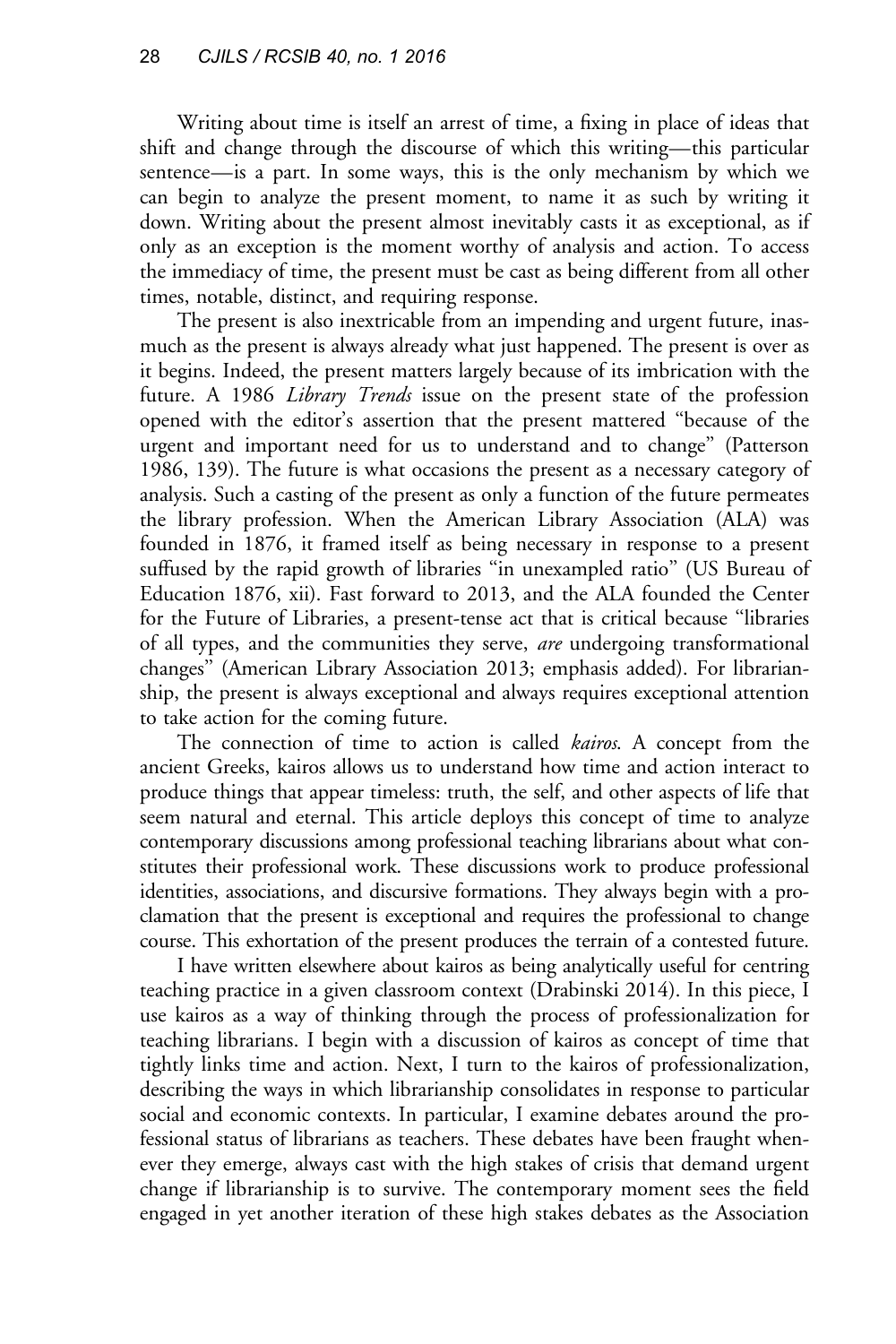of College and Research Libraries puts forth revised approaches to teaching information literacy. Kairos disconnects readings of these debates from questions of right and wrong, of whether librarians should be teachers or should not be, whether information literacy is a thing to have, a way to be, or a threshold to cross. Rather than taking these debates at face value, kairos allows us to look at what informs and produces these debates in the first place.

### Kairos: time and action

The exceptional present always demands action, and this marriage renders it kairotic. Kairos is a way of understanding time as being material rather than abstract, constructed in and through human behaviour and interaction with the world. If *chronos* is time at a remove—the clock tells a time that is correct only if we all agree that it is—kairos is time close at hand, the 5:00 pm of quitting time. In its earliest articulations, kairos describes the concrete time of craft: the moment "when the weaver must draw the yarn through a gap that momentarily opens in the warp of the cloth being opened'' [\(White 1987](#page-10-0), 13). Kairos is the moment where new things are made.

For the ancient Greeks, the scope of kairos was subject to debate: was everything subject to kairos or did some things—truth, beauty, and knowledge exist in a realm of ideals, away from the scene of human action in time? In his dialogue Gorgias, [Plato \(2004\)](#page-10-0) chronicles the debate between Socrates and Gorgias, a Sophist. Gorgias argues that oratory not only produces power for the orator but also the truth of his claims to it—if it could be sufficiently argued, it would be true. Here, Plato saw the danger of rhetoric. The orator, who could convince anyone that anything was dangerous, must be controlled by philosophers who had access to knowledge. For Socrates, kairos shaped the best method for the teacher to help the student move closer to apprehending truth. For Gorgias, the apprehended truth was itself constructed through kairos.

As an abstract debate, the ancient Greek struggle over the terms of contextual time might seem to bear little relation to contemporary professional discourse in libraries. What connects the preoccupations of the Sophists and Socrates to working librarians is the question of what is constituted in these exceptional moments where kairos frames human behaviour. For contemporary Platonists, debates about a given issue are conducted on the terrain of truth finding. When we talk about what librarians should do or be, we are uncovering something real about those questions. For contemporary Sophists—we might call them post-modernists—these professional debates are about the effects they produce in terms of organizing the terrain of work. For example, kairos might be mobilized by a Platonist to determine when in the academic calendar teaching faculty might be best approached for conversations about the latest discoveries in teaching and learning about information. Kairos used in a Gorgian sense might be used to ask which approach to information literacy would be most strategically deployed on behalf of the resource claims in a library. In both cases, timing matters, but in the latter, timing determines the content as much as it does the method of sharing it.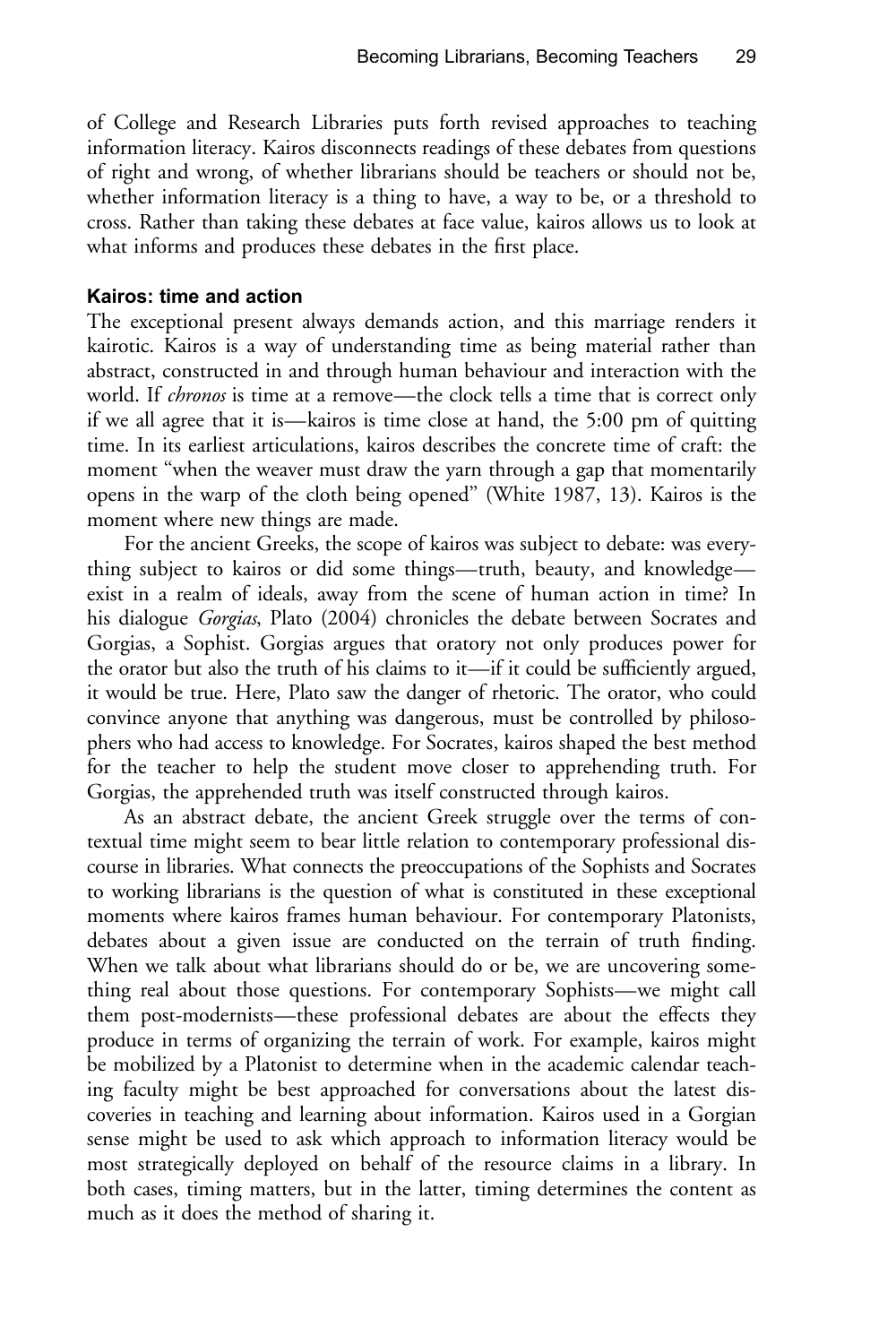Professional discourse about appropriate standards for work practice serves as a site for analyzing the work of kairos. Such standards are never settled, despite their status as consensus documents of appropriate behaviour. To be named a standard is to be subject to contestation and debate. This contestation always emerges in response to an exigent present that has rendered standards suddenly outdated, relevant to a past that is always slower and less complex than the future. In such debates, the truth proposition is cast as what is at stake. Viewed through the lens of a Gorgian kairos, however, these moments can be understood for the work they do to redistribute power and solidify the claims librarians make to professional status.

### Librarians as teachers

Librarians have often been regarded primarily as collectors and guardians of materials. They construct the bibliographic spaces where scholars come to learn, but they do not teach themselves. The trope of the library is usually one of Jorge Luis Borges' Library of Babel or Michel Foucault's heterotopia: the library is a space of infinitely ordered collections and the librarian exists primarily to enforce icy, silent, total control. When she appears at all, the librarian is a figure enforcing silence behind a forbidding desk, impeding, rather than encouraging, access.

Against this popular stereotype, librarians have worked to reconceptualize their professional status as teachers. In library literature, the librarian emerges as a teaching figure in the context of a seventeenth German model of university education ([Ewert 1986](#page-9-0); [Lorenzen 2001\)](#page-10-0). In the seventeenth century, German higher education positioned the librarian as an instructor for students pursuing independent research in libraries. This role was ''mostly limited to hints on study techniques, to descriptions of the most important reference works, and to suggestions on the use of libraries. Methodologically they used primarily the style of exhortations'' ([Ewert 1986](#page-9-0), 178). While perhaps not properly pedagogical, Gisela Ewert suggests that a link can be drawn from these early German librarians to the focus on instructional roles that dominates the discourse of public service librarianship in North American libraries today.

The kairos of the nineteenth century paired an explosion of print culture with the rapid growth of libraries, library technologies, as well as the professionalization of librarian identities. Between 1639 and 1800, 39,000 books were published in the United States. In 1880 alone, 2,000 books were published, and this number ballooned to 5,400 titles in 1895, just five years later [\(Salony 1995,](#page-10-0) 33). Library buildings transformed to accommodate this rapid expansion of collections, a transformation that included the integration of other kinds of spaces, including classrooms to accommodate an influx of scholarly library users ([Weiss](#page-10-0) [2003](#page-10-0)). Melvil Dewey's organizational scheme, developed in 1876, ordered the incoming flood. The turn of the century also saw the consolidation of librarians as a professional class. A group of librarians met as early as 1853 to discuss forming an association; in 1876, the ALA was founded at the Centennial Exposition in Philadelphia ([American Library Association n.d.\)](#page-9-0).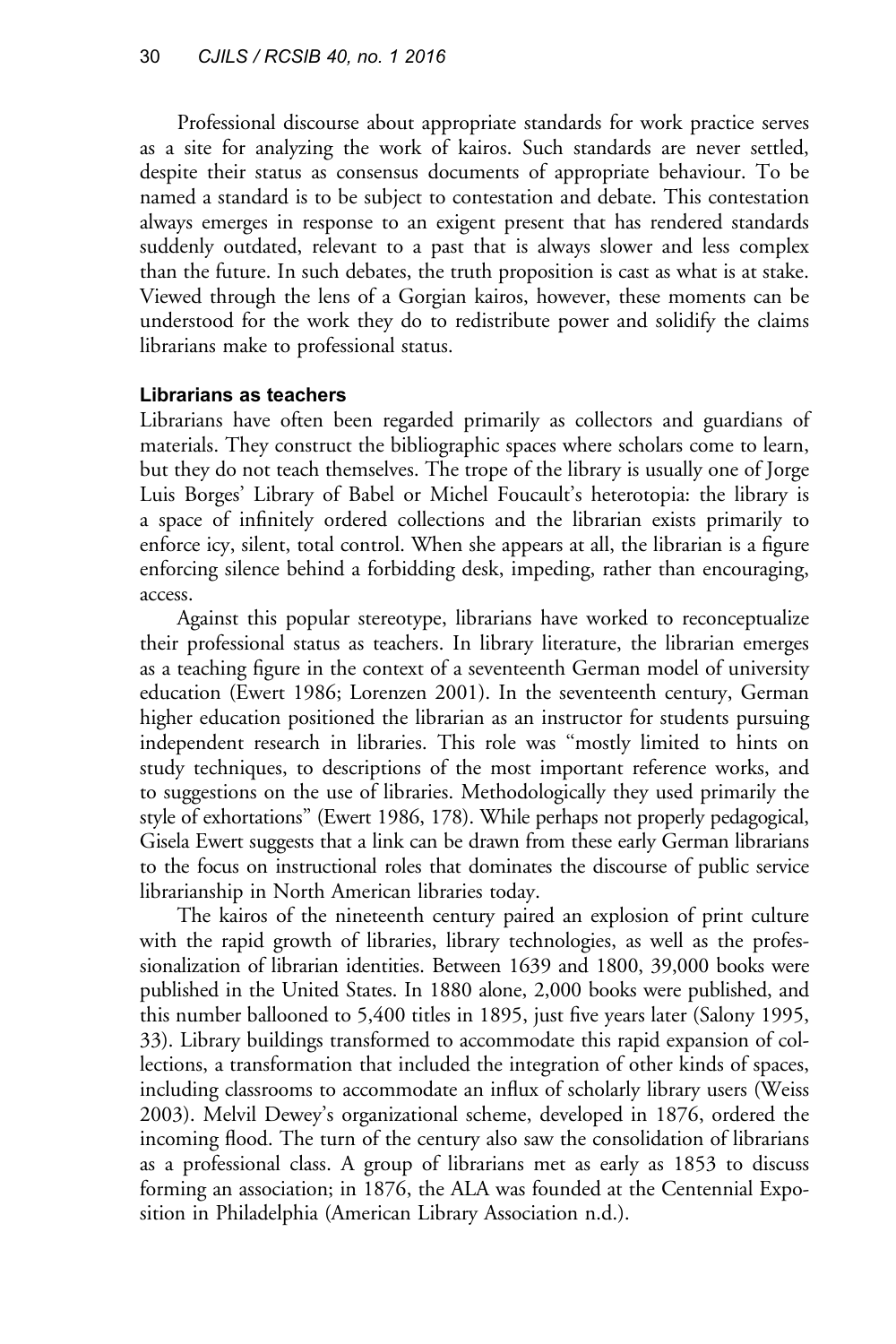What would constitute the practice of these newly professionalized librarians? As the first schools opened to educate them, their role as teachers emerged as a site of contestation within professional discourse. Dewey founded the School of Library Economy at Columbia University in 1876, and by 1883, he was mobilizing the exceptional present as a warrant for developing new curricula for library education. In the late nineteenth century, claimed [Dewey \(1886,](#page-9-0) 3), ''librarianship means to-day quite a different thing from what it meant twenty years ago'' and required librarians to be trained to edify the working classes by connecting them with the better books emerging from the flood. For Dewey, champion (and, perhaps, profiteer) of the new librarianship, this teaching role was central: ''The time is when a library is a school, and the librarian is in the highest sense a teacher''' [\(Lorenzen 2001](#page-10-0), 8). In academic libraries, this role was even stronger, as ''professor after professor sends his classes, or goes with them, to the library and teaches them to investigate for themselves and to use books, getting beyond the method of the primary school with its parrot-like recitations from a single text" [\(Weiss 2003,](#page-10-0) 235).

Many other leading librarians in the nineteenth and early twentieth century took up the charge to be teachers, conceiving of themselves as professors of the most liberal of the liberal arts. Justin Winsor, the librarian of Harvard University and a founder of the ALA, argued in 1880 that librarians were the most important teaching faculty at a university: ''He saw the library as the center of the university and the natural location to teach classes. He was skeptical of textbooks and believed that students should use the library collection to learn instead'' ([Lorenzen 2001,](#page-10-0) 8). Winsor saw academic libraries at the end of the nineteenth century as poised to begin a ''new career'' as a centre for teaching rather than simply as a collection of books [\(Hardesty and Tucker 1989,](#page-9-0) 97). Teaching librarians should teach students to engage the collections for their own intellectual projects. Azariah Smith Root, librarian at Oberlin College in 1887, argued that librarians were teachers responsible for helping the student ''to discover his own capacities, aptitudes, and interests, [to] learn about the character and conditions of occupational life and may himself arrive at an intelligent vocational decision'' ([Weiss 2003](#page-10-0), 240). Similarly, William Warren Bishop, librarian at Princeton, felt that the rapidly expanding number of books in libraries required training not only in access but also in the evaluation of materials to select the right book at the right time [\(Lorenzen 2001](#page-10-0)). M.D. Bisbee, librarian at Dartmouth College, writing in 1897, saw this role as the primary teaching mandate of the librarian: ''Unless the scholar has a better method than the common people of selecting books and reading them, his primacy is gone ... Nowhere, then, is definite instruction more needed than in bibliography'' [\(Weiss 2003,](#page-10-0) 237). In 1912, Louis Shores began advocating for his library–college concept, a model where all teaching and learning would take place in the library, with librarians being equal partners with students and disciplinary faculty in the development of the intellect: ''He believed that undergraduates should be taught in the library. Rather than lecturing to students, faculty and librarians would emphasize problem solving within a liberal arts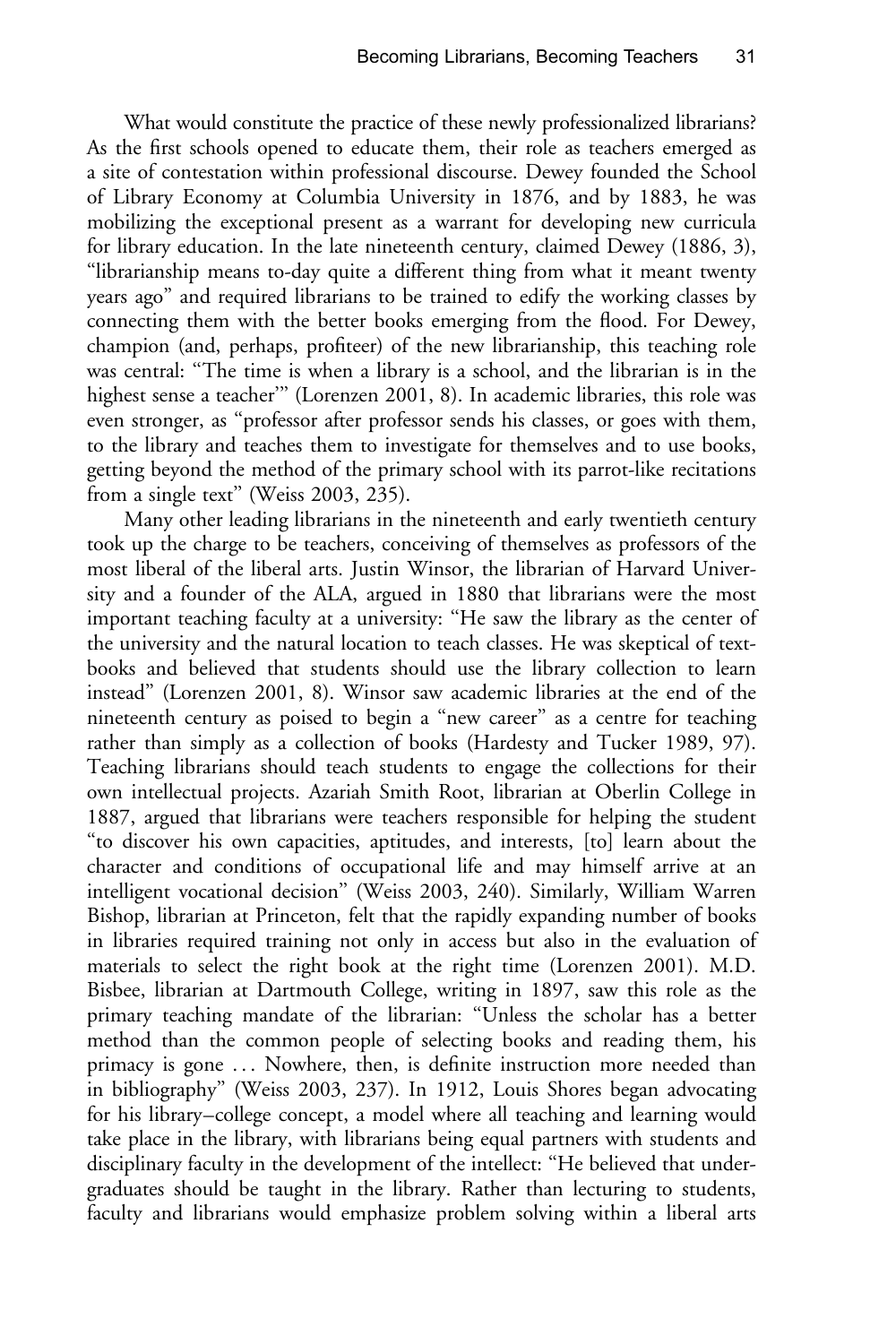curriculum" [\(Lorenzen 2001](#page-10-0), 10). Shores' work culminated in *Origins of the* American College Library, 1638–1800, a book-length history of academic libraries that concluded with an argument for the library college.

If the last decades of the nineteenth century can be considered to be an early golden age of library instruction discourse and practice, the age was both shallow and short. After the turn of the century, interest in systematic, institutionalized instruction—while never particularly widespread—began to fade away. Seventeen colleges and universities had systematic library instruction programs in 1900; eight of those had given up on their programs by 1903. A 1913 survey by the ALA indicated that this trend continued: ''Out of 446 responses, seven required credit bibliography courses for graduation and nineteen offered elective classes'' ([Salony 1995](#page-10-0), 35).

This decline can be attributed in part to the voices that dogged library instruction initiatives then as they do now. While librarians have usually been able to make the case for integrated library instruction, at least to themselves, library instruction has always been a harder sell to disciplinary faculty. Lucy M. Salmon, a history professor at Vassar College, argued in a professional library journal that while library instruction was vital to higher education and the work of scholarship, those lessons should really be the domain of disciplinary faculty who were better equipped to link instruction with particular course work ([Salony 1995,](#page-10-0) 36). For Salmon, as for many critics of library instruction in higher education, librarians should busy themselves not with instruction but, rather, with ''maintaining accessible libraries and help faculty in book selection'' ([Lorenzen 2001,](#page-10-0) 9). Part of the argument from Salmon and others stemmed from the intense competition for resources in the newly corporatizing university. Rewards went first to departments that could reliably argue for themselves as efficient producers of the managerial class sought by capital ([Berlin](#page-9-0) [1988](#page-9-0)). Library instruction, a field still at the beginning of defining itself as a profession, was unable to effectively combat the argument that it should occupy itself strictly with the acquisition and access functions of the profession.

From the perspective of the moment, it must have seemed to Salmon and her faculty colleagues that they were right—they had won, momentarily. Librarians whose efforts to establish instruction programs saw those efforts fail as instruction departments shuttered. And yet, fast forward to the present, and we see a continuing deep and contested focus on instruction and libraries indicating that the role of teaching librarians in higher education is anything but a settled question. Neither side was correct. Rather, each was engaged in a struggle to claim power and resources from within the university, a struggle that required appeals to truth, whether that truth could ever be finally established. Understood through the lens of kairos, these truth claims make a different kind of sense, indicating less the merit of individual positions than the kairos in which these debates took place.

At other points in the history of the profession, similar debates have emerged at kairotic moments of professional identity crisis. The late 1970s saw the emergence of a discourse around the information society, with information literacy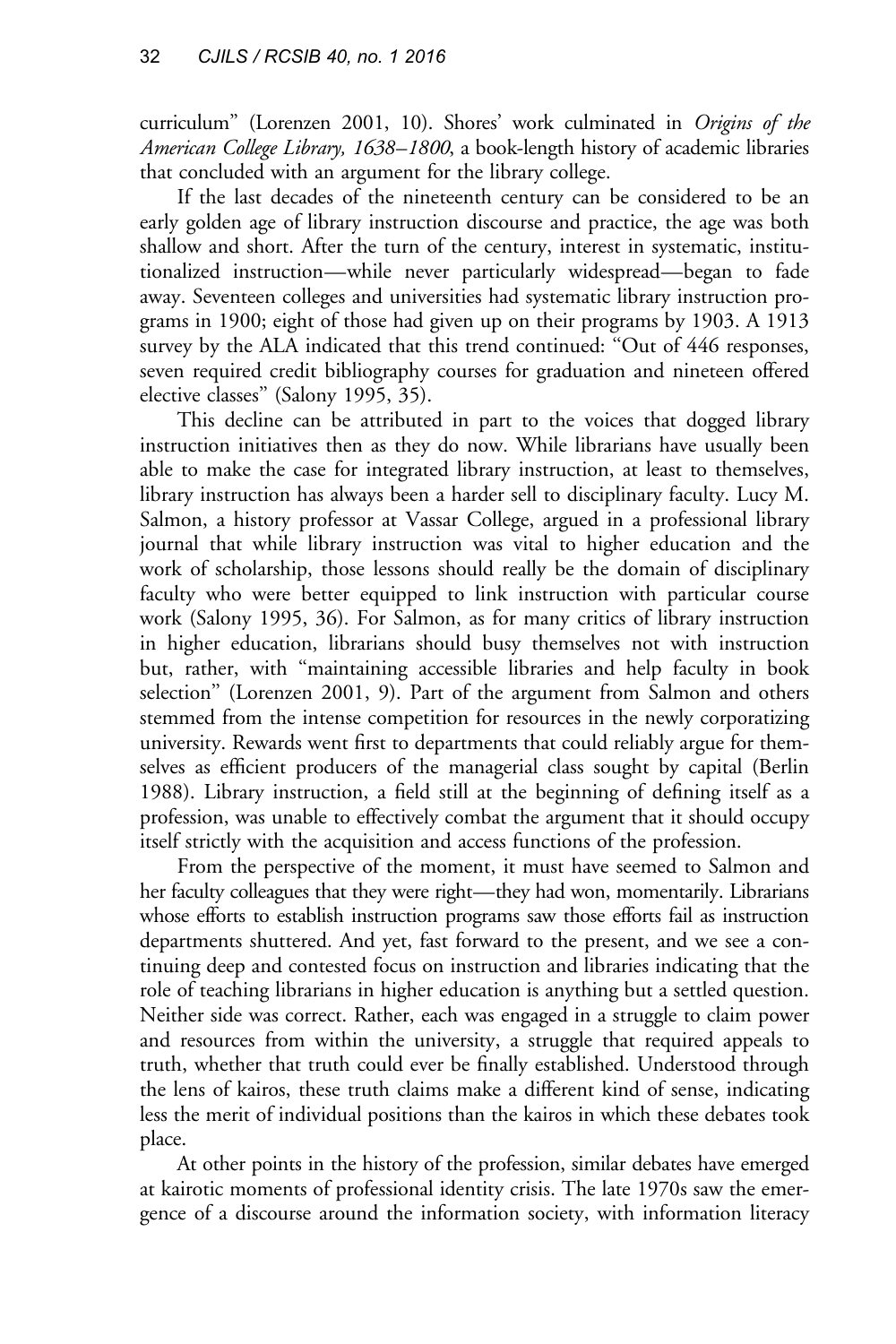pitched as a ''core skill for education and workplace'' [\(Kapitzke 2003,](#page-9-0) 38). Higher education required trained knowledge workers, and librarians were quick to assert themselves as the appropriate instructors in this regard. Librarians worked to integrate information literacy into broader discussions about higher education reform, particularly in the context of America 2000: An Education Strategy [\(Kapitzke 2003](#page-9-0), 38). The ALA's Association of College and Research Libraries (ACRL) formed a presidential committee and by 2000 had developed a set of Information Literacy Competency Standards for Higher Education. As always, these standards were pitched as ''increasingly important'' due to ''rapid technological change and proliferating information resources'' against a background of ''escalating complexity'' [\(Association of College and Research Libraries](#page-9-0) [2000](#page-9-0)). As Lisa [O'Connor \(2009,](#page-10-0) 272) has argued, while this work and discussion was about teaching and learning in libraries, it was also ''in part a professional response and an attempt to rearticulate and legitimate librarians' claim to an educational jurisdiction'') and, thereby, produce a warrant for academic librarians in the classroom.

#### The kairos of the framework

Actions taken in the 1970s and 1980s to solidify information literacy as the teaching librarian's domain successfully produced information literacy as a flourishing domain of professional practice and identity. Professional associations developed information literacy round tables and sections, articles about information literacy appeared in a range of scholarly journals, and other journals were established, dedicated exclusively to information literacy: Communications in Information Literacy and the Journal of Information Literacy. Information literacy took on the appearance of a settled question, an object of professional knowledge outside of kairos, something that would always be with us.

The Information Literacy Competency Standards for Higher Education were adopted by the ACRL in 2000. In 2011, as part of a cyclical review, the organization assembled a task force, which determined that the standards should be revised in light of the changing contexts in librarianship and higher education more generally. In 2013, the revision task force was given an explicitly kairotic charge:

To update the Information Literacy Competency Standards for Higher Education so they reflect the current thinking on such things as the creation and dissemination of knowledge, the changing global higher education and learning environment, the shift from information literacy to information fluency, and the expanding definition of information literacy to include multiple literacies, for example, transliteracy, media literacy, digital literacy, etc. [\(Association of College and Research Libraries 2015](#page-9-0))

The settled question of information literacy was now subject to debate. This debate resulted in the generation of a new document, the Framework for Infor-mation Literacy in Higher Education [\(Association of College and Research Libraries](#page-9-0) [2015\)](#page-9-0). Drawing on theories of threshold concepts and meta-literacy, the framework represented a significant shift in thinking about information literacy for the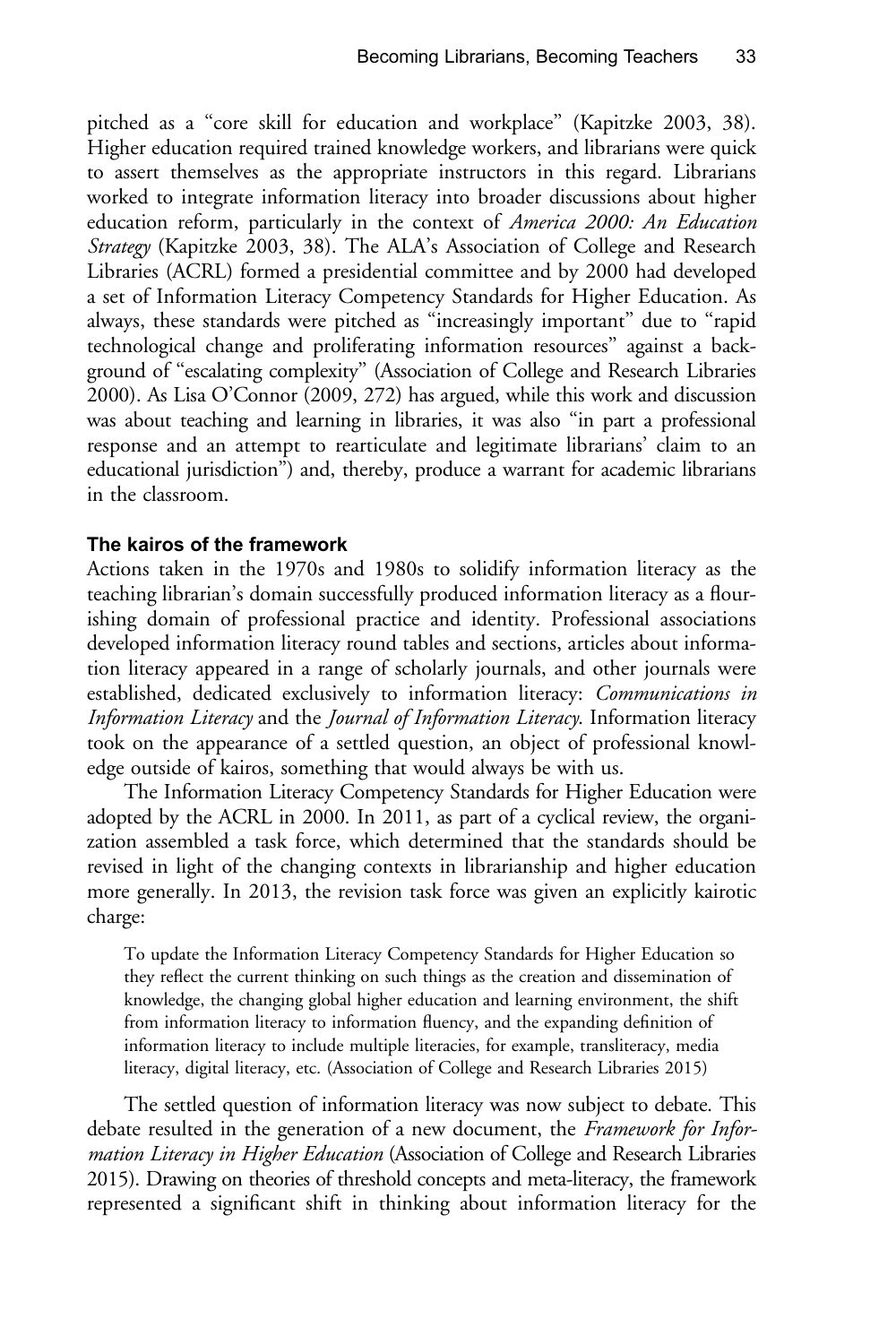field. In early 2015, the framework was filed as part of the ACRL's ''constellation of documents'' related to information literacy.

The shift from standards to framework was marked by dissent. Practitioners and theorists have argued against the adoption of the framework on the grounds that ''there's just no scientific evidence in favor of threshold concepts as a successful way to teach students anything'' ([Klipfel 2015\)](#page-9-0) or have dismissed the framework as ''pedagogical gimmicks'' ([Wilkinson 2014\)](#page-10-0). Others have defended the framework as an ''authentic and useful statement on information literacy and learning'' [\(Swanson 2015\)](#page-10-0) and threshold concepts as ''grounded in research on teaching and learning [\(Townsend et al. 2015](#page-10-0)). Indeed, the process of gathering public comments on the framework produced more than 1,000 pages of commentary from outside the revision committee ([Association of College and](#page-9-0) [Research Libraries 2014](#page-9-0)). Even before the framework was formally approved by the ACRL's Board of Directors, scholarly articles had already appeared in the literature, addressing assessment using the framework [\(Oakleaf 2014](#page-10-0)) and using the framework to teach health sciences information literacy ([Knapp and Brower](#page-9-0) [2014](#page-9-0)).

The questions librarians asked about the framework largely took the process of developing the framework at face value. They took as a given that the framework would represent something either true or false about teaching and learning in libraries. Are threshold concepts real? Can they be proven? Can teaching under a threshold concepts framework improve student learning? Were the standards a better description for what librarians should teach and what students should know? A kairotic analysis recasts this debate somewhat. Rather than producing a settled truth about information literacy, the debate can be seen as producing and reproducing professional identities. As librarians marshalled arguments for and against the framework, they were also developing professional identities. To have a position on the framework is to occupy a position in a professional discourse, one where one's knowledge and values, informed by practice, gives one the right to speak.

## Conclusion

The analytic frame offered by kairos sets aside the question of truth in professional discourse and allows us to ask instead what kind of work is being done when we lay claim to how things ought to be done. Debates about teaching in libraries, like other aspects of professional practice, surely lead to changes in how librarians work. Information production and dissemination are different today than they were when Dewey developed his ten pigeonholes, but the fact of difference is the same. This is the nature of kairotic time—the present emerges from what came before, and what feels normal and natural emerges from actions taken in time as well. Our present is no more exceptional than any other present in which librarians have found, and will find, themselves working.

Discourses around professional practice may present themselves as investigations into the correct way to be or act as professionals. Kairos helps us see professional discourse as being constitutive of professional status itself: we are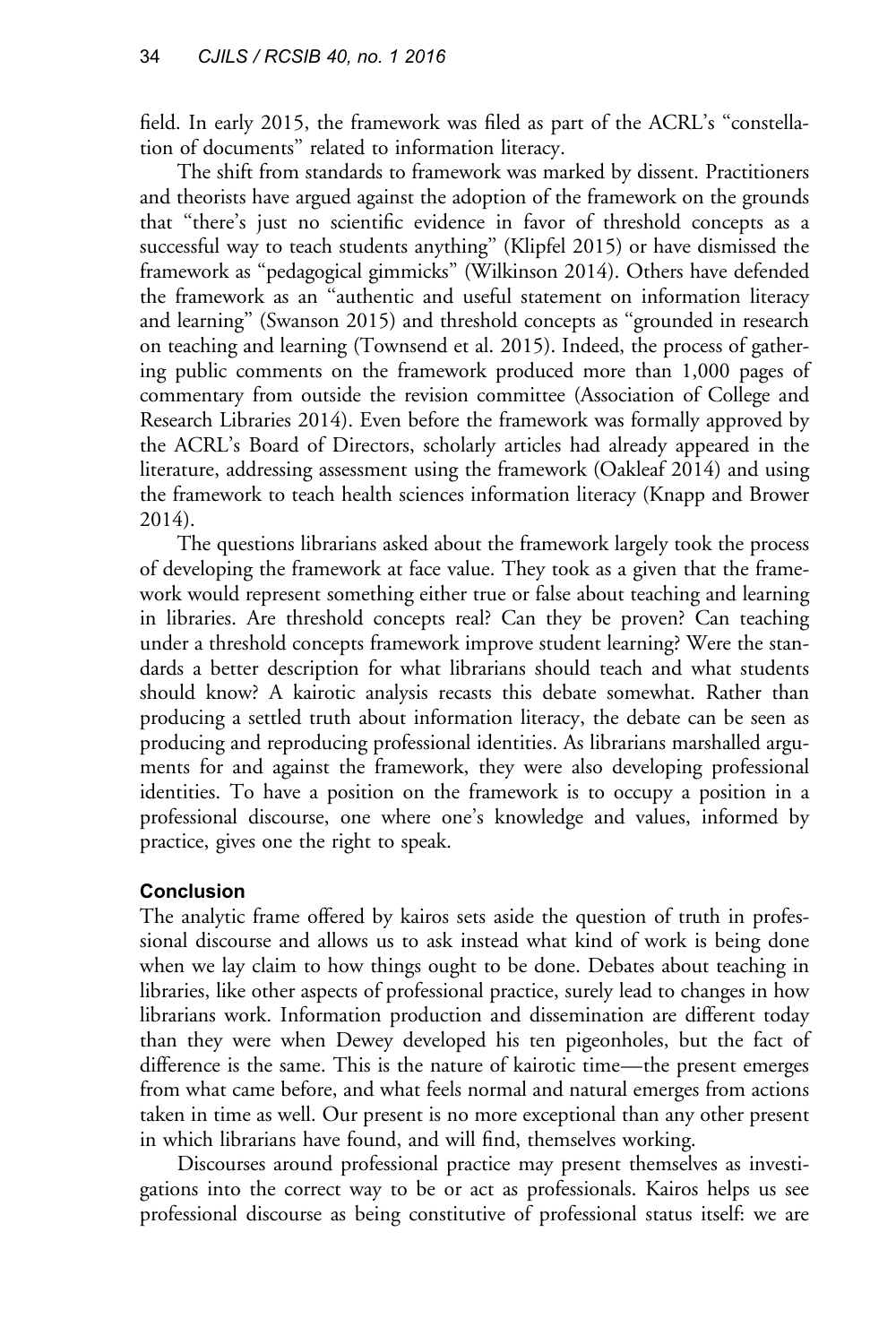<span id="page-9-0"></span>professional at least in part because of our engagement with our own exigent present and our desire to shape what comes next. Of course, one gets something by being right in the context of these professional debates. Being right means wielding power: access to resources or the capacity to assign them. Kairos encourages us to attend to these effects and to understand the ways that the urgent, insistent debates in which we find ourselves are ultimately about power, how librarians take it, wield it in various contexts, and distribute it among ourselves. Kairos helps us think more clearly about the futures we want to make.

#### **References**

- American Library Association. N.d. ''History.'' [http://www.ala.org/aboutala/history.](http://www.ala.org/aboutala/history) Accessed 15 December 2015.
- ——. 2013. ''ALA to Establish a Center for the Future of Libraries.'' [http://www.](http://www.ala.org/news/press-releases/2013/10/ala-establish-center-future-libraries) [ala.org/news/press-releases/2013/10/ala-establish-center-future-libraries.](http://www.ala.org/news/press-releases/2013/10/ala-establish-center-future-libraries) Accessed 15 December 2015.
- Association of College and Research Libraries. 2000. ''Information Literacy Competency Standards for Higher Education.'' [http://www.ala.org/acrl/standards/informa](http://www.ala.org/acrl/standards/informationliteracycompetency)[tionliteracycompetency.](http://www.ala.org/acrl/standards/informationliteracycompetency) Accessed 15 December 2015.
- ——. 2014. ''Information Literacy Competency Standards for Higher Education Task Force: Draft Three.'' Framework for Information Literacy for Higher Education. [http://acrl.ala.org/ilstandards/wp-content/uploads/2014/11/Framework-for-IL](http://acrl.ala.org/ilstandards/wp-content/uploads/2014/11/Framework-for-IL-for-HE-draft-3.pdf)[for-HE-draft-3.pdf](http://acrl.ala.org/ilstandards/wp-content/uploads/2014/11/Framework-for-IL-for-HE-draft-3.pdf). Accessed 15 December 2015.
- ——. 2015. ''Framework for Information Literacy for Higher Education.'' [http://www.](http://www.ala.org/acrl/standards/ilframework) [ala.org/acrl/standards/ilframework](http://www.ala.org/acrl/standards/ilframework). Accessed 15 December 2015.
- Berlin, James. 1988. ''Rhetoric and Ideology in the Writing Class.'' College English 50 (5): 477–94. [http://dx.doi.org/10.2307/377477.](http://dx.doi.org/10.2307/377477)
- Dewey, Melvil. 1886. Librarianship As a Profession for College-Bred Women. Boston: Library Bureau.
- Drabinski, Emily. 2014. ''Toward a Kairos of Library Instruction.'' Journal of Information Literacy 40 (5): 480–85.
- Ewert, Gisela. 1986. '''The Beginnings of Instruction in Library Use: Selected German Examples from the 17th to 19th Centuries,'' translated by John J. Boll. Research Strategies 4 (4): 177–84.
- Hardesty, Larry, and John Mark Tucker. 1989. ''An Uncertain Crusade: The History of Library Use Instruction in a Changing Educational Environment.'' In Academic Librarianship Past, Present, and Future: A Festschrift in Honor of David Kaser, ed. John Richardson, Jr., and Jinnie Y. Davis, 97–111. Englewood, CO: Libraries Unlimited.
- Kapitzke, Cushla. 2003. ''Information Literacy: A Review and Poststructural Critique.'' Australian Journal of Language and Literacy 26 (1): 53–66.
- Klipfel, Kevin Michael. 2015. ''What I Think of This Whole Annoying IL Framework/ Threshold Concepts Debate.'' Rule Number One. [http://rulenumberoneblog.com/](http://rulenumberoneblog.com/2015/01/27/what-i-think-of-this-whole-annoying-il-frameworkthreshold-concepts-debate/) [2015/01/27/what-i-think-of-this-whole-annoying-il-frameworkthreshold-concepts](http://rulenumberoneblog.com/2015/01/27/what-i-think-of-this-whole-annoying-il-frameworkthreshold-concepts-debate/)[debate/.](http://rulenumberoneblog.com/2015/01/27/what-i-think-of-this-whole-annoying-il-frameworkthreshold-concepts-debate/) Accessed 15 December 2015.
- Knapp, Maureen, and Stewart Brower. 2014. ''The ACRL Framework for Information Literacy in Higher Education: Implications for Health Sciences Librarianship.'' Medical Reference Services Quarterly 33 (4): 460–68. [http://dx.doi.org/10.1080/](http://dx.doi.org/10.1080/02763869.2014.957098) [02763869.2014.957098](http://dx.doi.org/10.1080/02763869.2014.957098).